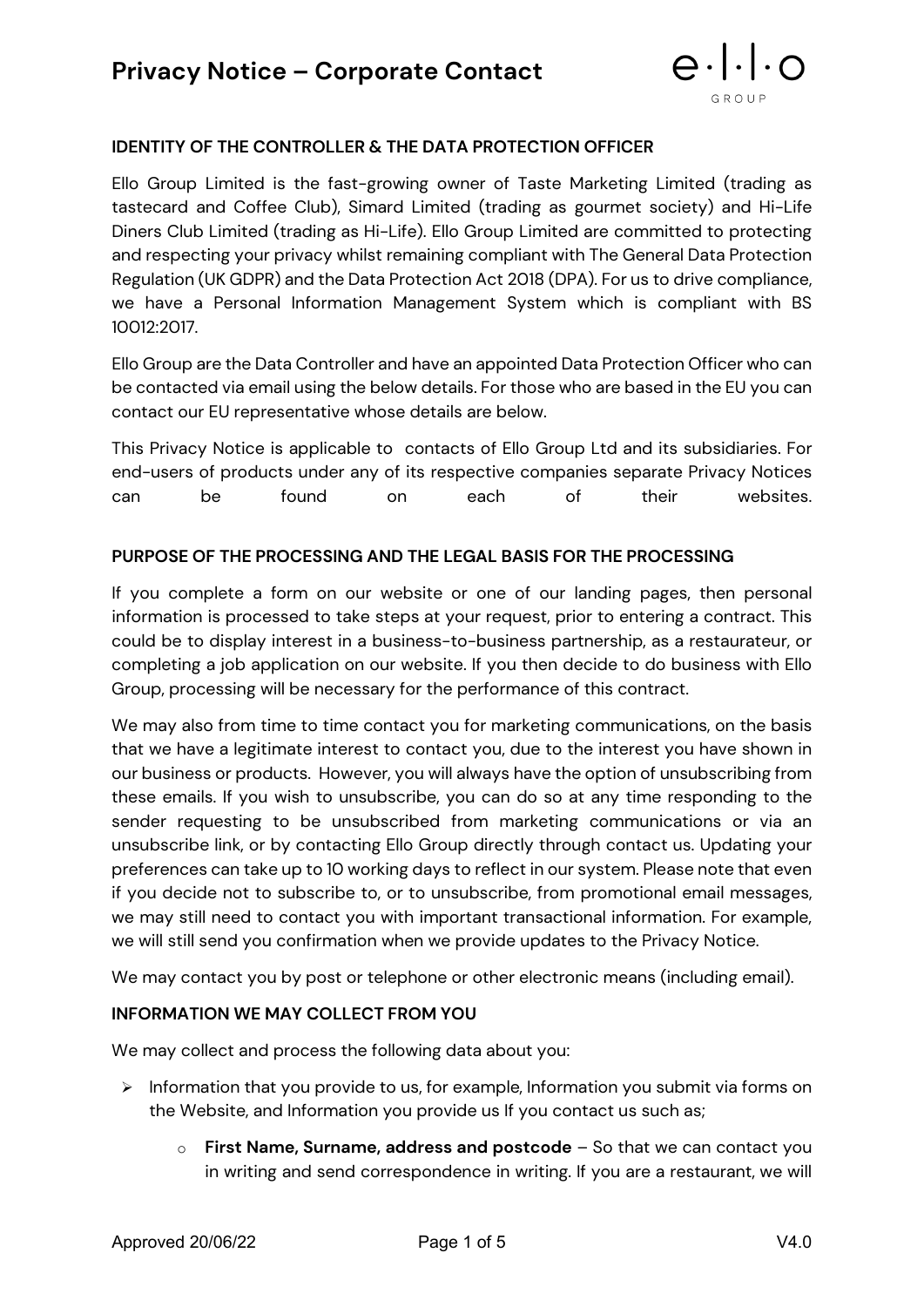## **Privacy Notice – Corporate Contact**



use the venue address of the business to let members know where your restaurant is.

- o **Email address** We send communications via email and will send you informational messages as well as services which may interest you.
- o **Telephone numbers**  If there are any problems or we need speak with you, we need to be able to contact you quickly.
- o **Employment history**  If you are a job applicant, we will request a copy of your CV and reference information.
- $\triangleright$  Website usage Information, such as Information about the device you use to access the Website, connection Information (such as IP addresses), and Information about your use of the website (such as links that you click, how long you remain on the Website, and any errors that occur on the Website). We collect this information using cookies as described in our Cookie Policy.
- $\triangleright$  If we email you, we may collect data such as whether the email has been delivered, opened, or bounced.
- $\triangleright$  If you are invited to be interviewed for a job posting, we may take minutes of the interview.
- $\triangleright$  We may also ask you to complete surveys that we use for research purposes, although you do not have to respond to them.

#### **RECIPIENTS OF THE PERSONAL DATA**

Ello Group may be required to transfer the personal information provided by its customers to third parties. The following are categories of recipients that customer information could be transferred to:

- $\triangleright$  Data Centres This is so we can store your data securely
- $\triangleright$  Fulfilment Houses To allow us to send you written communication.
- $\triangleright$  External IT Providers To provide us with disaster recovery and back up services.
- $\triangleright$  Email communication providers To allow us to contact you via email and track your marketing preferences.

Survey Platforms – To create surveys on our behalf (your data is not shared with these providers unless you choose to complete a survey and accept their third-party terms).Unfortunately, the transmission of information via the internet is not completely secure. Although we will do our best to protect your personal data, we cannot guarantee the security of your data transmitted to our site; any transmission is at your own risk. Once we have received your information, we will use strict procedures and security features to try to prevent unauthorised access.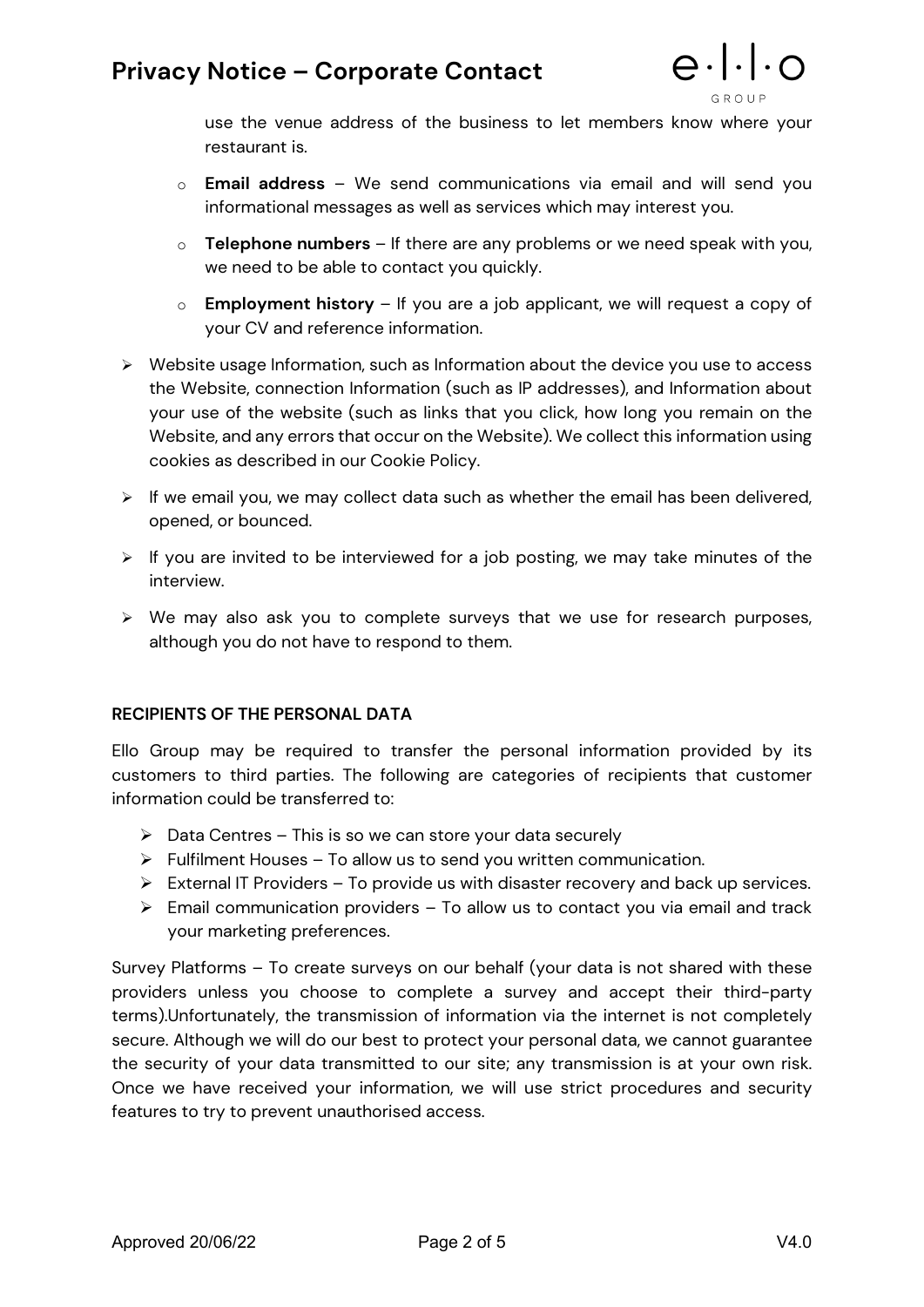## **Privacy Notice – Corporate Contact**



We may disclose your personal information to any member of our group (Ello Group Limited), which means our subsidiaries, our ultimate holding company, and its subsidiaries, as defined in section 1159 of the UK Companies Act 2006.

We will not disclose your information to any of the relevant third parties listed above for marketing purposes.

If you are redirected to a third-party site for non-work-related activities and choose to enter your personal details, you will be bound by their Privacy Notice and may choose your own marketing preferences, which we have no control over and will not be responsible for.

Our Data Protection Officer can provide you with contact details of our third parties upon request if required. You can do this by contacting us using the details in the '**Contact**' section.

### **DETAILS OF TRANSFERS TO THIRD COUNTRIES & SAFEGUARDS**

Ello Group has an information system that requires them to transfer personally identifiable information to a third party located in a third country, controls are in place to ensure that the level of protection is not undermined and that security controls are at a level to commensurate with the type of information being transferred.

We also use an external IT service provider to assist us with the management of our IT systems and ensuring that our systems are secure. We do not transfer data to this organisation however they will have access to our systems to enable them to complete maintenance and IT support.

You can get an explanation of our safeguards by contacting us using the details in the '**Contact**' section.

### **RETENTION PERIOD**

Ello Group retain the personal information of job applicants that do not secure a role for 6 months after receiving the information, to allow the recruitment team to identify any other roles which may be beneficial to the applicant.

Client data whereby the data is not that of a natural person is stored no longer than necessary for the task to be performed. Using our basis of legitimate Interest this is to engage with you about our products and services that we think may be of Interest to you.

For all other corporate contacts, where there has been a period of 5 years after the end of our business relationship with no interactions between us, personal information is erased and securely disposed of.

After reaching these retention periods, the personal information is erased and securely disposed of.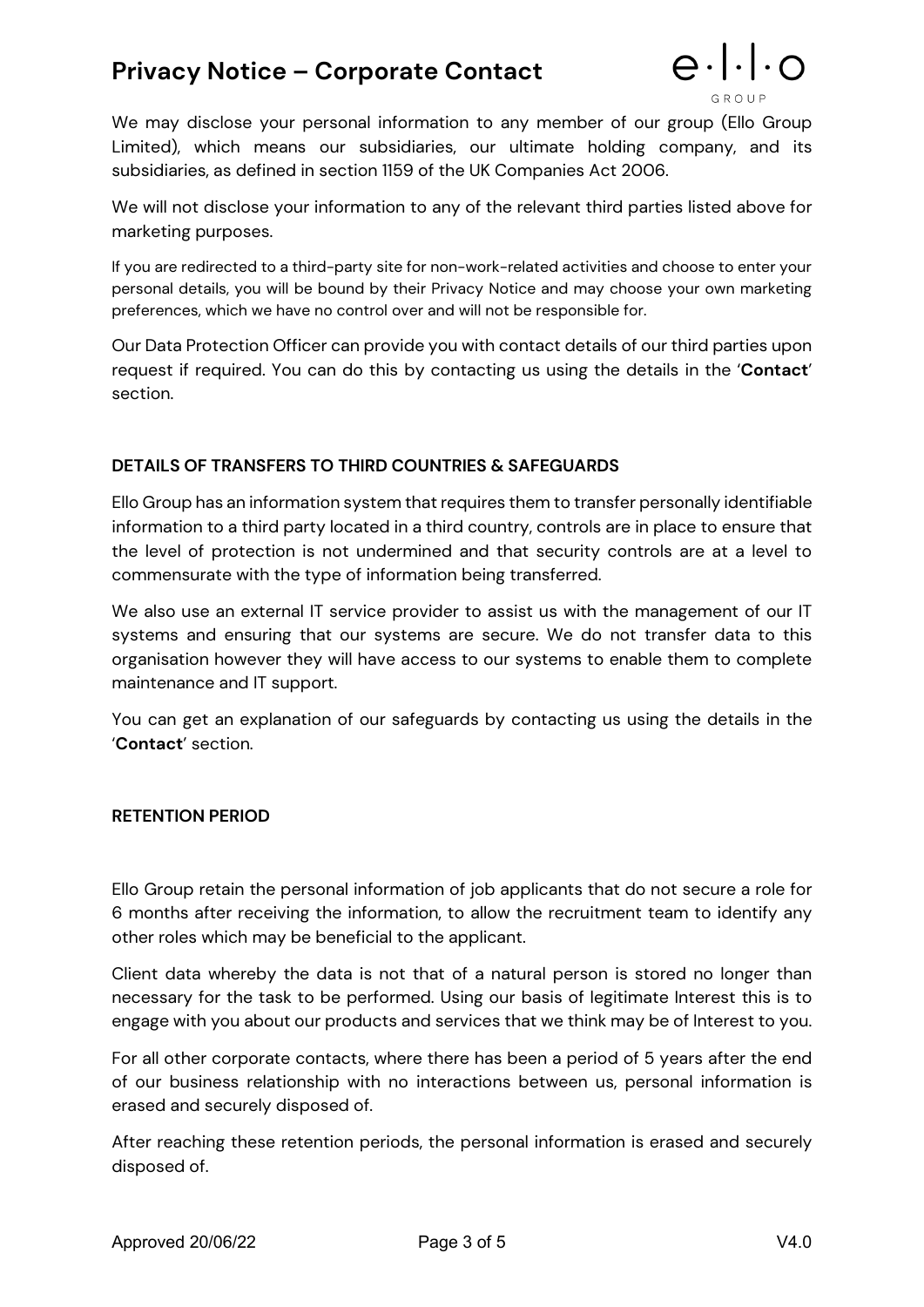

#### **RIGHTS OF DATA SUBJECTS**

As a Data Subject (individual) which Ello Group process information on behalf of, you have the right to withdraw consent from our marketing at any given time. You can exercise the right at any time by contacting us using the details in the '**Contact**' section. However, we will still be required to notify you of changes to the Privacy Notice, terms and conditions and any other legal requirement.

You have the right to make a Subject Access Request to Ello Group's Data Protection Officer if you wish to determine what personally identifiable information we hold on you. We welcome these requests and aim to respond within 72 working hours of receipt and process within 30 days.

You have the right to request your data to be erased. This can be done by contacting [us](mailto:DPO@diningclubgroup.co.uk) on the below email addresses. Please bear in mind this is not an absolute right and there maybe instances where we cannot completely erase your data (e.g. When the personal data is required for the exercise of legal claims), if an exception does come up this will be discussed with you when you make the request.

You have the right to rectification. If you notice that any of your details are incorrect, please contact the customer service team who will be more than happy to rectify this. We will also send transactional reminders to request that you notify us of any changes to your personal data so that we can keep your data up to date.

You have the right to portability. This is where you would like to transfer your data to another organisation. To request this, please contact [us](mailto:DPO@diningclubgroup.co.uk) on the below email addresses. We will provide this within a structured CSV file for you to provide to a third party.

You also have a right to lodge a complaint with the Supervisory Authority (Information Commissioners Office in the UK, Data Protection Commission for EU and Republic of Ireland), should you feel that we have not handled your information in line with legislative and regulatory requirements.

Our site may, from time to time, contain links to and from the websites of our partner networks, advertisers, and affiliates. If you follow a link to any of these websites, please note that these websites have their own privacy policies and that we do not accept any responsibility or liability for these policies.

### **AUTOMATED DECISION MAKING, INCLUDING PROFILING & INFORMATION ABOUT HOW DECISIONS ARE MADE, THE SIGNIFICANCE OF THE CONSEQUENCES**

We do not do any automated decision making on you as a business partner. Nor do we profile you as a data subject.

### **CHANGES TO OUR PRIVACY POLICY**